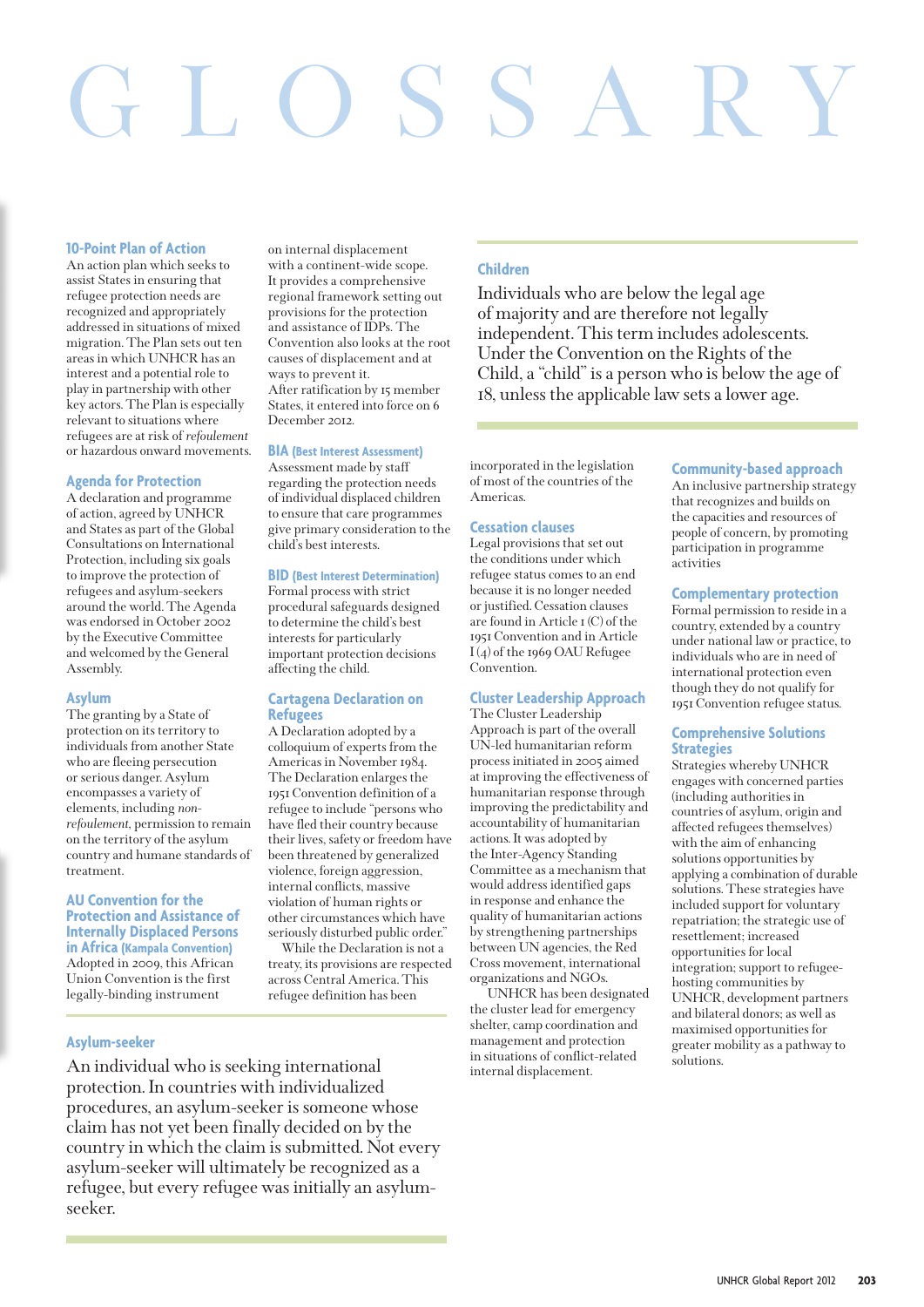## **Convention on the Reduction of Statelessness (1961 Convention)**

A treaty that provides for the acquisition of nationality by those who would otherwise be stateless and who have an appropriate link with the State, through birth on the territory or through descent from a national.

The Convention also provides for the retention of nationality by those who would become stateless if they were to lose their nationality to that State. UNHCR has been mandated with specific functions under Article 11 of this Convention.

## **Convention refugees**

Individuals recognized as refugees by States, under the eligibility criteria in Article 1 of the 1951 Convention, and who are entitled to the enjoyment of a variety of rights under that treaty.

## **Convention relating to the Status of Refugees (1951 Convention)**

This treaty establishes the most widely applicable framework for the protection of refugees. The Convention was adopted in July 1951 and entered into force in April 1954. Article 1 of the Convention limits its scope to "events occurring before 1 January 1951" but this restriction was removed by the 1967 Protocol relating to the Status of Refugees.

## **Convention relating to the Status of Stateless Persons (1954 Convention)**

A Convention that provides the definition of a stateless person and establishes a framework by which a stateless person, who is lawfully resident in a State, can have legal status. The Convention was adopted in September 1954 and entered into force in June 1960.

## **Delivering as One (also known as One UN)**

A mechanism designed to improve the United Nations' ability to implement development, humanitarian assistance and environmental activities.

The framework is based on a unified and coherent UN structure at the country level with one leader, one programme, one budget and, where appropriate, one office. Achievements are measured by results-based management and accountability standards.

# **Groups with specific needs**

Individuals, families or groups requiring additional support in order to enable them to overcome the challenges they face in accessing and enjoying their rights.

# **Disaggregated data**

A collection of data about displaced populations broken down into groups according to age/sex/diversity criteria and location.

## **Dublin II Regulation**

A European Council Regulation, effective from 1 September 2003, which provides the legal basis for establishing the criteria and mechanism for determining the State responsible for examining an asylum application in one of the Member States of the European Union (excluding Denmark), as well as in Iceland, Liechtenstein, Norway and Switzerland.

## **Durable solutions**

Any means by which the situation of refugees can be satisfactorily and permanently resolved, enabling refugees to resume a normal life. Traditionally, UNHCR pursues the three durable solutions of voluntary repatriation, local integration, and resettlement.

## **Earmarking**

A donor situation that limits or directs the purpose for which a contribution may be used.

**UNRESTRICTED CONTRIBUTIONS** No limitations on the use of funds.

#### **REGIONAL/SUBREGIONAL EARMARKING**

Broadly earmarked contributions towards a region (e.g. Africa) or subregion (e.g. West Africa) and towards Headquarters, Global Programmes and the Operational Reserve. Broadly earmarked contributions for supplementary programmes that cover more than one country, i.e. at subregional or regional level for a specific situation (e.g. Somalia situation).

## **THEMATIC EARMARKING**

Contributions that are earmarked for a specific theme at the subregional level or higher. Aligned with the key themes identified in the Global Strategic Priorities: protection policy; registration, profiling and documentation; security from

sexual and gender-based violence; child protection; basic health care; education; livelihoods; and durable solutions.

## **COUNTRY EARMARKING**

Contributions that are earmarked for a specific country without any limitations. Broadly earmarked contributions for supplementary programmes that cover only one country.

## **SECTOR EARMARKING**

Contributions that are earmarked at the country, regional or global levels for specific sectors and/or activities. All in-kind contributions and staff-related contributions, including JPOs, consultants and secondees fall under this category.

## **Exclusion clauses**

Legal provisions that deny the benefits of international protection to persons who would otherwise satisfy the criteria for refugee status.

In the 1951 Convention, the exclusion clauses are found in Articles 1D, 1E and 1F. These clauses apply to the following categories:

• individuals who are receiving protection or assistance from United Nations agencies other than UNHCR:

• individuals who possess the rights and obligations attached to the possession of nationality of their country of residence; • individuals in respect of whom there are serious reasons for considering that they have committed a crime against peace, a war crime, a crime against humanity, a serious non-political crime, or acts contrary to the purposes and principles of the United Nations.

## **Executive Committee of the High Commissioner's Programme (ExCom)**

The Committee charged with approving UNHCR's assistance programmes, advising the High Commissioner on the exercise of his/her functions and overseeing the Office's finances and administration. ExCom is composed of representatives of 87 States with a demonstrated interest in refugee issues (2012).

# **Facilitated voluntary repatriation**

Even when conditions in the country of origin are too difficult or dangerous for the majority of refugees to return, UNHCR can assist ("facilitate") the repatriation of any refugee who makes an informed and voluntary decision to return, and requests such assistance.

# **Final budget**

The budget adopted by the Executive Committee, adjusted with allocations from the Operational and the NAM Reserves, carryover amounts, transfers, allocations and supplementary budgetary appropriations.

## **First country of asylum concept**

An asylum-seeker may be refused access to the asylum procedure in the country where the application has been made if the applicant has already found protection as a refugee in another country (i.e. where international protection has been made available and is accessible to the applicant).

## **Focus**

UNHCR's results-based management software used to support the planning, managing and monitoring of its operations.

## **Gender-related persecution**

Persecution that targets or disproportionately affects a particular gender. Under certain factual circumstances, gender-related persecution may come within the refugee definition.

## **Group-based protection responses**

Approaches whereby the protection and assistance needs of refugees are met without previously determining their status on an individual basis.

Appropriate where asylumseekers arrive *en masse* and individualized procedures are neither feasible nor necessary (the cause of flight often being self-evident).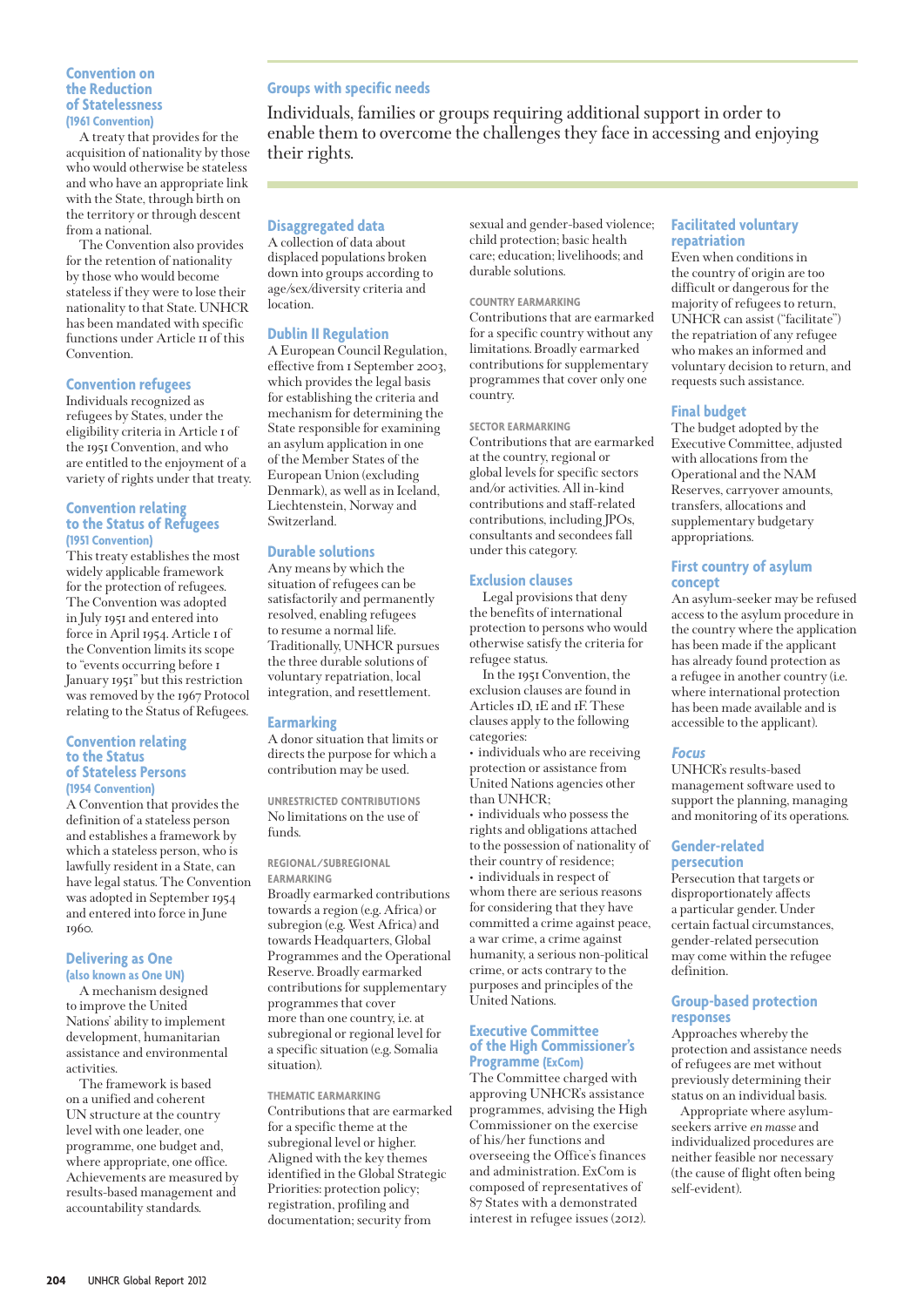The two main approaches are recognition of refugee status on a *prima facie* basis and temporary protection.

## **Inter-Agency Standing Committee (IASC)**

The IASC is the primary mechanism for inter-agency coordination of humanitarian assistance.

## **Implementing partner**

Any organization or agency to which UNHCR delegates responsibility for the implementation of material assistance and provides funds for this purpose through a standard project agreement.

## **International protection**

*All actions aimed at ensuring the equal access to and enjoyment of the rights of women, men, girls and boys of concern to UNHCR, in accordance with the relevant bodies of law (including international humanitarian, human rights and refugee law).*

# **International Public Sector Accounting Standards (IPSAS)**

International accounting standards for public sector entities adopted by the UN system as per General Assembly resolution  $(A/RES/60/283(IV)I)$ , and applied by UNHCR since January 2012.

## **Junior Professional Officer (JPO)**

Government-sponsored young professional working for UNHCR.

**Kampala Convention** See AU Convention

## **Lesbian, gay, bisexual, transgender and intersex (LGBTI) individuals**

Individuals who may be subject to serious human rights abuses because of their real or perceived sexual orientation and gender identity.

# **Level 3 emergency**

UN agencies have their own internal classification of levels of emergency. In the context of the IASC, a level 3 emergency would typically be a suddenonset complex emergency requiring the activation of a UN system-wide response, with agreed mechanisms, tools and procedures.

## **Local integration**

A durable solution to the plight of refugees that involves their permanent settlement in the country in which they sought asylum.

## **Malnutrition**

Cellular imbalance between the supply of nutrients and energy and the body's demand for them to ensure growth, maintenance, and specific functions.

It is a general term for the medical condition that is caused by improper or insufficient nutrition, which is not adequate to maintain good health.

The adverse effects of malnutrition include both physical and developmental manifestations.

## **GLOBAL ACUTE MALNUTRITION (GAM)**

is a measurement of the nutritional status of a population (often used in protracted refugee situations). It is one of the basic indicators for assessing the severity of a humanitarian crisis. To evaluate levels of GAM, the weight and height of children between 6 and 59 months are measured, and used as a proxy for the health of the population as a whole.

# **Internally displaced person (IDP)**

An individual who has been forced or obliged to flee from his home or place of habitual residence, "…in particular as a result of or in order to avoid the effects of armed conflicts, situations of generalized violence, violations of human rights or natural or human-made disasters, and who have not crossed an internationally recognized State border" (according to the *Guiding Principles on Internal Displacement*).

# **Mandate refugees**

Individuals who are recognized as refugees by UNHCR acting under the authority of its Statute and relevant UN General Assembly resolutions. Mandate status is especially significant in States that are not party to the 1951 Refugee Convention or its 1967 Protocol.

# **SEVERE ACUTE MALNUTRITION**

**•** *Kwashiorkor* Malnutrition brought on by a protein deficiency which causes fluids to drain from the blood into the stomach, causing swelling.

## **•** *Marasmus*

Resulting from a general lack of calories, causing extreme emaciation with a loss of muscle and fat tissue. It is considered a medical emergency and, untreated, will most often result in death.

# **Management Systems**

**Renewal Project (MSRP)** UNHCR's computer systems for finance, supply chain, human resources and payroll.

## **Mexico Plan of Action**

The Mexico Plan of Action, launched in 2004, aims to enhance international refugee protection in Latin America by further developing international refugee law, consolidating protection networks and improving the ability of States to provide effective protection to all persons in need. Its focus is on providing durable solutions for urban refugees, in particular self-reliance; the special needs of refugee women; the Colombian conflict and its impact, as well as solutions at border areas; and the use of resettlement opportunities in the region.

## **New or Additional Activities — Mandate-related (NAM) Reserve**

Established to facilitate the acceptance of additional funding from donors for activities consistent with the mandate and capacity of UNHCR and the broad objectives of a country operation, but for which no express budgetary provision has been made.

# **Mixed migratory flows**

Movements of people from one country and/or continent to another which may include both people who are in need of international protection and others who are not.

Mixed flows are likely when a country of origin is simultaneously affected by human rights violations, economic decline and an absence of opportunities of livelihood. Such flows of people, involving both refugees and migrants, are commonly referred to as "mixed movements".

#### **OAU Convention Governing the Specific Aspects of Refugee Problems in Africa**

This regional complement to the 1951 Convention provides for a broader refugee definition. Adopted in 1969, the OAU Convention stipulates that the term "refugee" also "applies to those fleeing from external aggression, occupation, foreign domination or events seriously disturbing public order in either part or whole of the country of origin."

# **Operational partner**

Any organization or agency with which UNHCR collaborates to provide protection and assistance for refugees, or other persons of concern to UNHCR, but which does not receive funds from UNHCR to implement activities on its behalf.

# **Person of concern to UNHCR**

A person whose protection and assistance needs are of interest to UNHCR. This includes refugees, asylum-seekers, stateless people, internally displaced people and returnees.

## **ProCap**

Mechanism to enhance the UN protection response through provision of trained protection officers for short-term field assignments.

# **Programme support**

The costs of organizational units, whose primary functions are the formulation, development, delivery and evaluation of UNHCR programmes.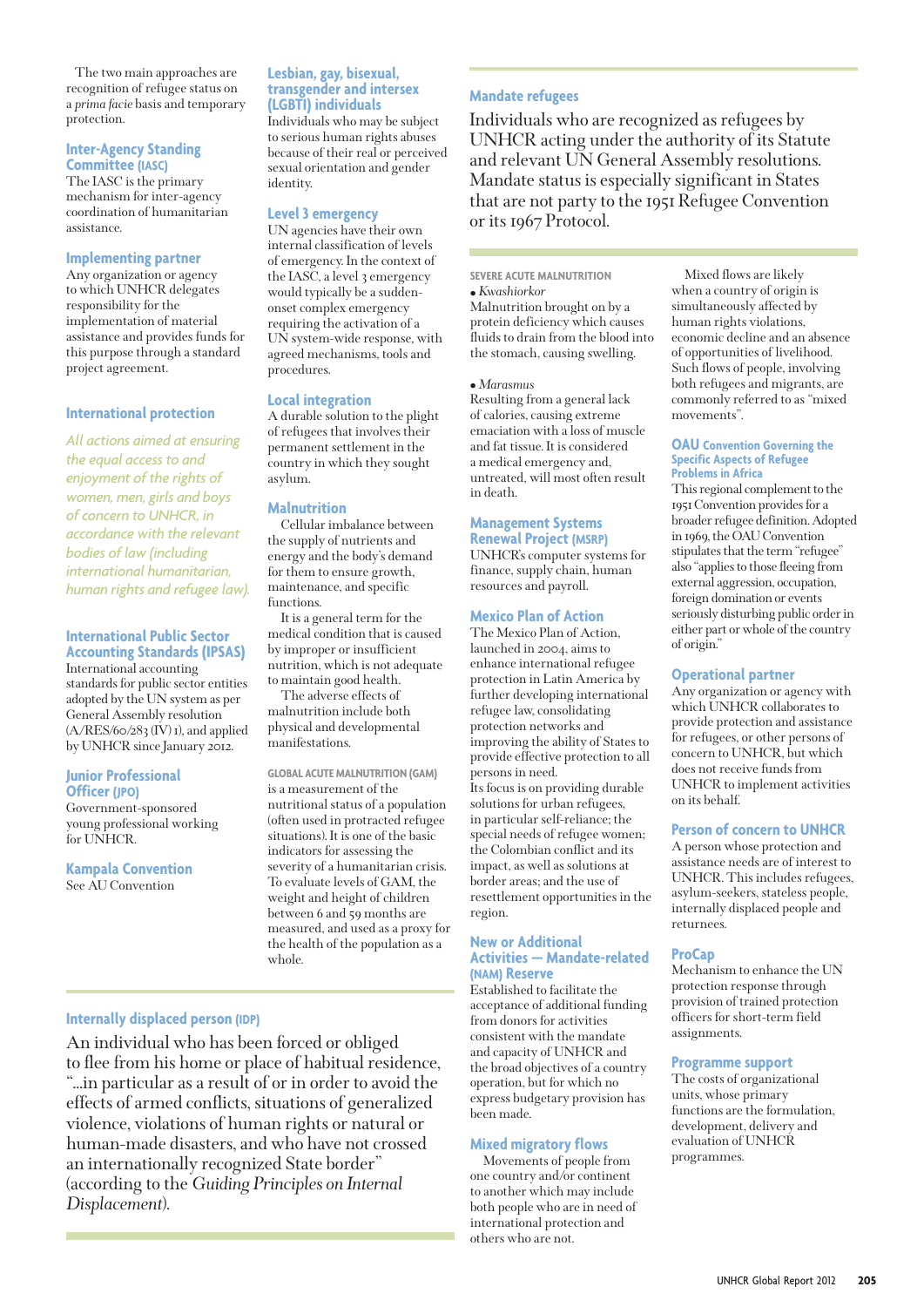# **Prima facie refugees**

Individuals who are recognized as refugees, by a State or UNHCR, on the basis of objective criteria related to the circumstances in their country of origin, justifying a presumption that they meet the criteria of the applicable refugee definition.

#### See also *Group-based protection responses.*

# **Promoted voluntary**

**repatriation** Voluntary repatriation encouraged and organized by UNHCR, when conditions are considered conducive for a safe and dignified return of refugees.

# **Refugee**

# *A refugee is any person who,*

"…owing to well founded fear of being persecuted for reasons of race, religion, nationality, membership of a particular social group or political opinion, is outside the country of his [or her] nationality and is unable or, owing to such fear, is unwilling to avail him [or her]self of the protection of that country; or who, not having a nationality and being outside the country of his [or her] former habitual residence as a result of such events, is unable or, owing to such fear, is unwilling to return to it."

*Article 1A(2) of the 1951 Convention*

**or**

*who is outside his/her country of origin or habitual residence and is unable to return there because of serious and indiscriminate threats to life, physical integrity or freedom resulting from generalized violence or events seriously disturbing public order. OAU Convention and Cartagena Declaration*

## **Protection**

*All activities aimed at obtaining full respect for the rights of the individual, in accordance with the letter and the spirit of the relevant bodies of law (i.e. international human rights law, international humanitarian law and refugee law.)*

## **Protection, monitoring and coordination**

In financial reports, the cost of UNHCR's presence at operating locations (i.e. the direct cost of providing international protection to refugee populations). This differs from the "Legal assistance" sector, which refers to the cost of specific projects and/or materials.

## **Refugee status determination (RSD)**

Legal and administrative procedures undertaken by States and/or UNHCR to determine whether an individual should be recognized as a refugee in accordance with national and international law.

## **Reintegration**

A process which enables returnees to regain their physical, social, legal and material security needed to maintain life, livelihood and dignity and which eventually leads to the disappearance of any observable distinctions *vis-à-vis* their compatriots.

## **Resettlement**

The transfer of refugees from the country in which they have sought asylum to another State that has agreed to admit them. The refugees will usually be granted asylum or some other form of long-term resident rights and, in many cases, will have the opportunity to become naturalized citizens. For this reason, resettlement is a durable solution as well as a tool for the protection of refugees. It is also a practical example of international burden and responsibility sharing.

# **Refugee-like situation**

The category of people in a refugee-like situation is descriptive in nature and includes groups of people who are outside their country of origin and who face protection risks similar to those of refugees, but for whom refugee status has, for practical or other reasons, not been ascertained.

## **Results-based management (RBM)**

A management philosophy and approach that emphasize the achievement of results as the essential task of management.

# **Returnee**

An individual who was of concern to UNHCR when outside his/her country of origin and who remains so, for a limited period (usually two years), after returning to the country of origin. The term also applies to internally displaced people who return to their previous place of residence.